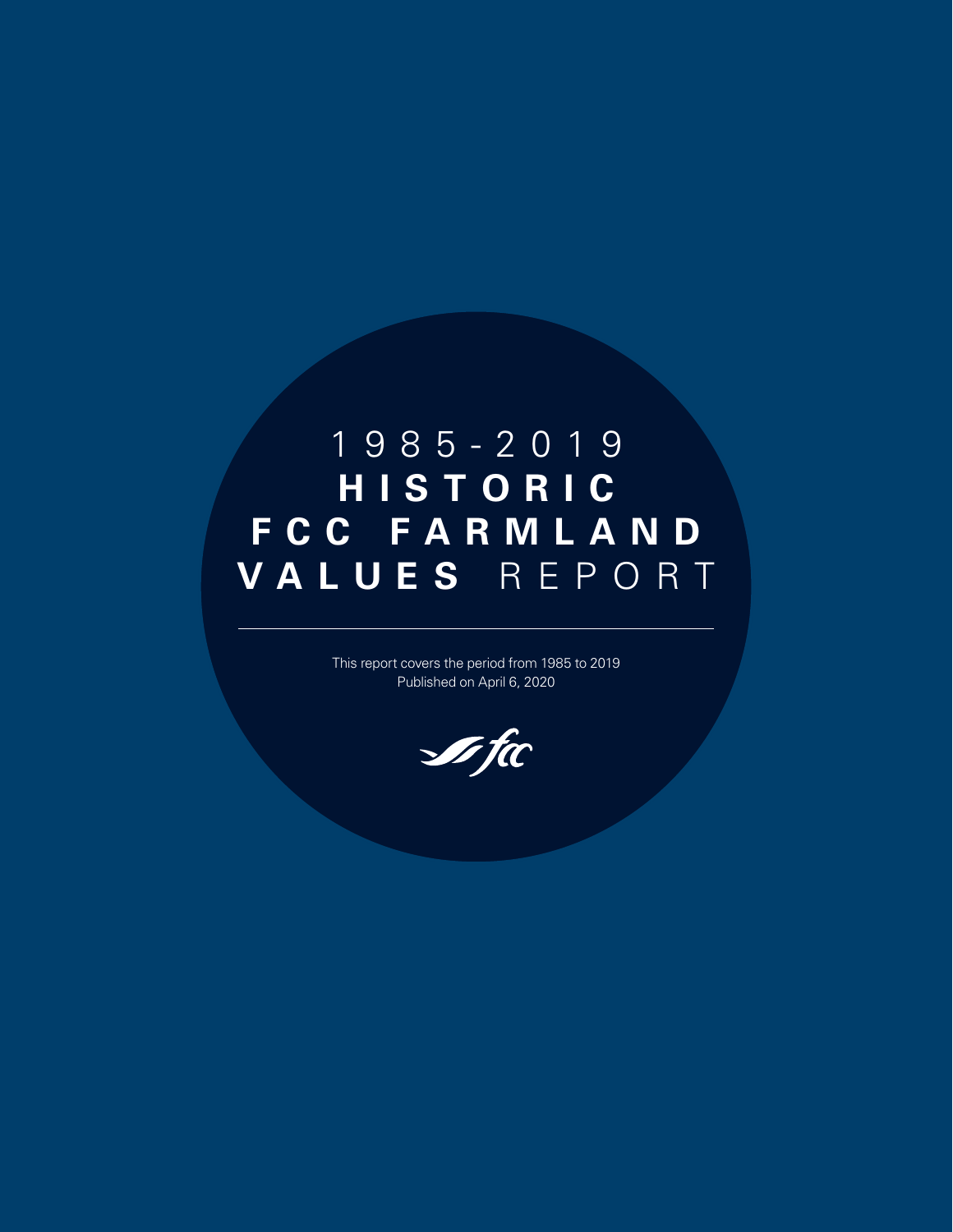## **Historic national average % change in farmland values (1985-2019)**

| Year | <b>Canada</b> | <b>B.C.</b> | Alta.   | Sask.    | Man.     | Ont.    | Que.    | <b>N.B.</b> | <b>N.S.</b> | <b>P.E.I.</b> | N.L.    |
|------|---------------|-------------|---------|----------|----------|---------|---------|-------------|-------------|---------------|---------|
| 1985 | $-8.8%$       | $-13.7%$    | $-8.3%$ | $-10.3%$ | $-7.3%$  | $-9.4%$ | $-1.0%$ | 1.0%        | $-4.3%$     | $-11.4%$      | 0.0%    |
| 1986 | $-6.9%$       | $-6.6%$     | $-8.2%$ | $-8.3%$  | $-4.9%$  | $-4.8%$ | 1.4%    | $-2.1%$     | 1.7%        | $-7.9%$       | 0.0%    |
| 1987 | $-10.2%$      | $-11.3%$    | $-7.4%$ | $-15.3%$ | $-6.8%$  | $-3.9%$ | 0.2%    | 0.6%        | 2.1%        | $-7.5%$       | 0.0%    |
| 1988 | $-7.3%$       | $-1.3%$     | $-8.2%$ | $-10.6%$ | $-11.3%$ | 11.4%   | 1.0%    | $-0.1%$     | 2.6%        | 1.0%          | 0.0%    |
| 1989 | 4.9%          | 3.8%        | 5.7%    | 0.4%     | 6.1%     | 23.8%   | 4.3%    | 1.8%        | 13.1%       | 6.4%          | 0.0%    |
| 1990 | $-2.7%$       | 3.0%        | $-1.1%$ | $-6.9%$  | 3.5%     | 0.8%    | 4.1%    | 5.9%        | 1.3%        | 0.0%          | 0.0%    |
| 1991 | $-5.4%$       | 3.6%        | $-4.6%$ | $-9.1%$  | $-2.8%$  | 1.1%    | 2.7%    | 3.8%        | $-1.3%$     | 0.0%          | 6.1%    |
| 1992 | $-2.1%$       | 7.5%        | $-3.2%$ | $-3.8%$  | 2.4%     | 0.6%    | 1.2%    | 0.0%        | 0.0%        | 5.2%          | $-2.0%$ |
| 1993 | 2.0%          | 14.7%       | 1.9%    | 1.6%     | 2.6%     | 1.0%    | 2.9%    | 0.0%        | 0.0%        | 0.0%          | $-2.0%$ |
| 1994 | 8.5%          | 10.3%       | 10.1%   | 9.5%     | 5.1%     | 3.4%    | 6.0%    | 3.6%        | 0.0%        | 21.3%         | 0.0%    |
| 1995 | 10.0%         | 13.6%       | 9.6%    | 11.9%    | 5.6%     | 6.9%    | 9.8%    | 24.1%       | 2.2%        | 8.5%          | 0.0%    |
| 1996 | 11.3%         | 9.8%        | 9.5%    | 11.0%    | 10.5%    | 12.5%   | 23.7%   | 16.3%       | 4.0%        | 0.0%          | 0.0%    |
| 1997 | 8.0%          | 10.5%       | 7.8%    | 5.5%     | 11.7%    | 12.3%   | 10.5%   | 7.3%        | 6.9%        | 5.8%          | 2.6%    |
| 1998 | 2.7%          | $-5.3%$     | 5.1%    | 0.5%     | 3.4%     | 4.7%    | 9.2%    | 6.7%        | 0.8%        | 3.5%          | 1.7%    |
| 1999 | 0.2%          | 0.4%        | 5.7%    | $-4.8%$  | 0.7%     | 2.1%    | 12.9%   | 15.4%       | 5.7%        | 10.4%         | 2.3%    |
| 2000 | 1.5%          | 4.4%        | 4.3%    | $-2.2%$  | 0.6%     | 8.5%    | 11.6%   | 8.9%        | 2.5%        | 2.7%          | 3.6%    |
| 2001 | 1.4%          | 0.9%        | 4.2%    | $-1.5%$  | 0.3%     | 4.8%    | 10.0%   | 1.0%        | 2.1%        | 0.8%          | 2.3%    |
| 2002 | 5.3%          | 4.6%        | 6.4%    | 3.9%     | 6.4%     | 6.3%    | 8.2%    | 1.2%        | 0.0%        | 0.8%          | 0.0%    |
| 2003 | 3.8%          | 4.6%        | 4.2%    | 3.1%     | 3.2%     | 7.2%    | 3.3%    | 4.8%        | 2.4%        | 1.5%          | 0.0%    |
| 2004 | 4.6%          | 9.4%        | 9.0%    | 1.9%     | 3.7%     | 6.5%    | 3.1%    | 2.6%        | 0.0%        | 0.0%          | 3.8%    |
| 2005 | 3.1%          | 17.2%       | 6.1%    | 1.3%     | 1.8%     | 5.7%    | 0.4%    | $-0.3%$     | 0.4%        | 0.0%          | 3.0%    |
| 2006 | 4.7%          | 19.3%       | $8.9\%$ | 2.1%     | 5.8%     | 3.8%    | 1.5%    | 2.9%        | 2.7%        | 0.0%          | 5.8%    |
| 2007 | 11.6%         | 18.7%       | 17.4%   | 11.0%    | 9.1%     | 3.9%    | 4.8%    | $-1.4%$     | 3.1%        | $-1.4%$       | 3.3%    |
| 2008 | 11.7%         | 5.4%        | 9.1%    | 14.9%    | 10.7%    | 6.6%    | 11.7%   | 6.0%        | 9.7%        | $-2.4%$       | 4.0%    |
| 2009 | 6.6%          | $-0.7%$     | 4.8%    | 6.9%     | 11.7%    | 6.2%    | 5.7%    | 8.2%        | 5.7%        | $-1.4%$       | 2.8%    |
| 2010 | 5.2%          | $-0.5%$     | 4.4%    | 5.7%     | 4.7%     | 6.8%    | 3.2%    | 2.4%        | 3.7%        | 3.2%          | 0.7%    |
| 2011 | 14.8%         | 0.2%        | 8.7%    | 22.9%    | 4.4%     | 14.3%   | 8.9%    | 1.3%        | 6.2%        | 1.5%          | 0.0%    |
| 2012 | 19.5%         | 0.1%        | 13.3%   | 19.7%    | 25.6%    | 30.1%   | 27.4%   | $0.0\%$     | 9.8%        | 9.0%          | 0.0%    |
| 2013 | 22.1%         | 3.0%        | 12.9%   | 28.5%    | 25.6%    | 15.9%   | 24.7%   | 7.2%        | 1.9%        | 4.4%          | 0.0%    |
| 2014 | 14.3%         | 4.2%        | 8.8%    | 18.7%    | 12.2%    | 12.4%   | 15.7%   | 8.0%        | 7.0%        | 9.3%          | $0.0\%$ |
| 2015 | 10.1%         | 6.5%        | 11.6%   | 9.4%     | 12.4%    | 6.6%    | 9.6%    | 4.6%        | 6.3%        | 8.5%          | 7.7%    |
| 2016 | 7.9%          | 8.2%        | 9.5%    | 7.5%     | 8.1%     | 4.4%    | 7.7%    | 1.9%        | 9.1%        | 13.4%         | $N/A^*$ |
| 2017 | 8.4%          | 2.7%        | 7.3%    | 10.2%    | 5.0%     | 9.4%    | 8.2%    | 5.8%        | 9.5%        | 5.6%          | $N/A^*$ |
| 2018 | 6.6%          | 6.1%        | 7.4%    | 7.4%     | 3.7%     | 3.6%    | 8.3%    | 1.8%        | $-4.9%$     | 4.2%          | $N/A^*$ |
| 2019 | 5.2%          | 5.4%        | 3.3%    | 6.2%     | 4.0%     | 6.7%    | 6.4%    | 17.2%       | 1.2%        | 22.6%         | $N/A^*$ |

\*There was an insufficient number of publicly reported transactions to accurately assess farmland values in Newfoundland and Labrador.